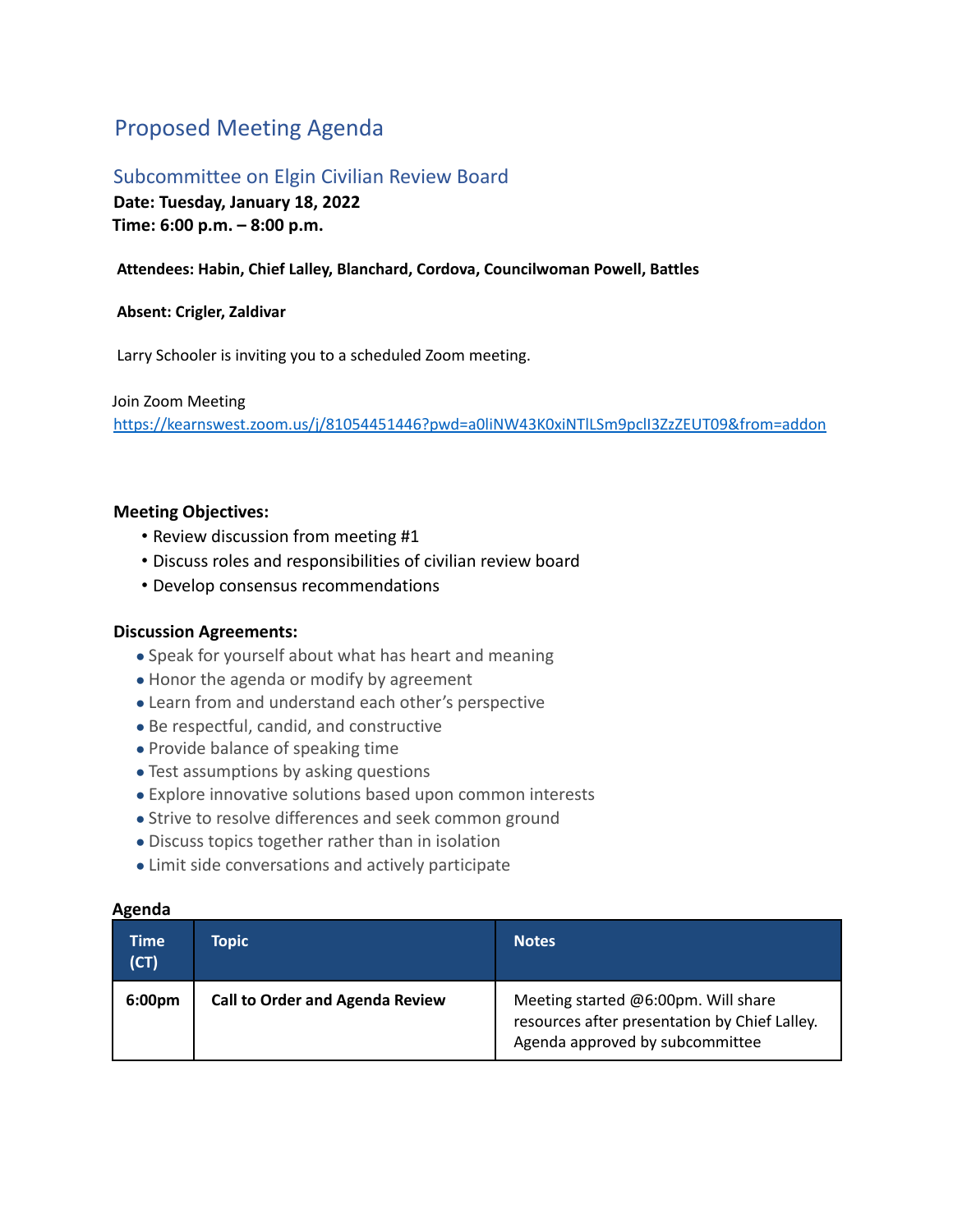| 6:05pm | <b>Public Comment</b><br>• Any member of the public who<br>wishes to address the task<br>force may do so via Elgin City<br>Hall | No member of the public present.<br>Remanded that the public can continue to<br>make public meetings through the City of<br>Elgin website.                                                                                                                                                                                                                                                                                                                                                                                                                                                                                                                                                                                                                                                              |
|--------|---------------------------------------------------------------------------------------------------------------------------------|---------------------------------------------------------------------------------------------------------------------------------------------------------------------------------------------------------------------------------------------------------------------------------------------------------------------------------------------------------------------------------------------------------------------------------------------------------------------------------------------------------------------------------------------------------------------------------------------------------------------------------------------------------------------------------------------------------------------------------------------------------------------------------------------------------|
| 6:10pm | <b>Review of Meeting #1 deliberations</b><br>• Recap of discussion, preliminary<br>recommendations                              | Summary of key points from meeting #1<br>The term duration of the Civilian<br>Review Board is 3 years up to 6 years.<br>Capped at 6<br>Size of the body 7-9 number rage.<br>$\bullet$<br>Odd number agreed<br>General feeling that folks that have<br>$\bullet$<br>had the most interaction should be on<br>the board.<br>No particular district has more<br>representation. All different parts of<br>the city were represented.<br>Desire to see very specific seats for<br>African Americans, Inclusive of all<br>genders, young adults, could be a<br>member of the clergy (possible).<br>Having an attorney subcommittee was<br>split on that decision.                                                                                                                                            |
| 6:25pm | <b>Discussion of current EPD processes</b><br>for investigating complaints<br>• Chief Lalley                                    | Chief Lalley: Want to go through the process<br>of complaints that are received. Presentation<br>will be placed in the Box. Hold questions until<br>the end.<br>Receive the complaint: External generated<br>from a citizen/community member 2021 10<br>external complaints<br>Internal complaints are generated within the<br>department(policy violation, Self policing 22<br>complaints in 2021 entire complaints 32.<br>Citizens can go to the Elgin PD website,<br>fill out a form, go to the police station<br>in person, or complain through an<br>advocate.<br>Communityadvocateofelgin.com or<br>phone number is on the website.<br>Any person that comes in to make a<br>complaint at the front desk citizens<br>can ask to speak to a supervisor or we<br>hand them a complaint form. In the |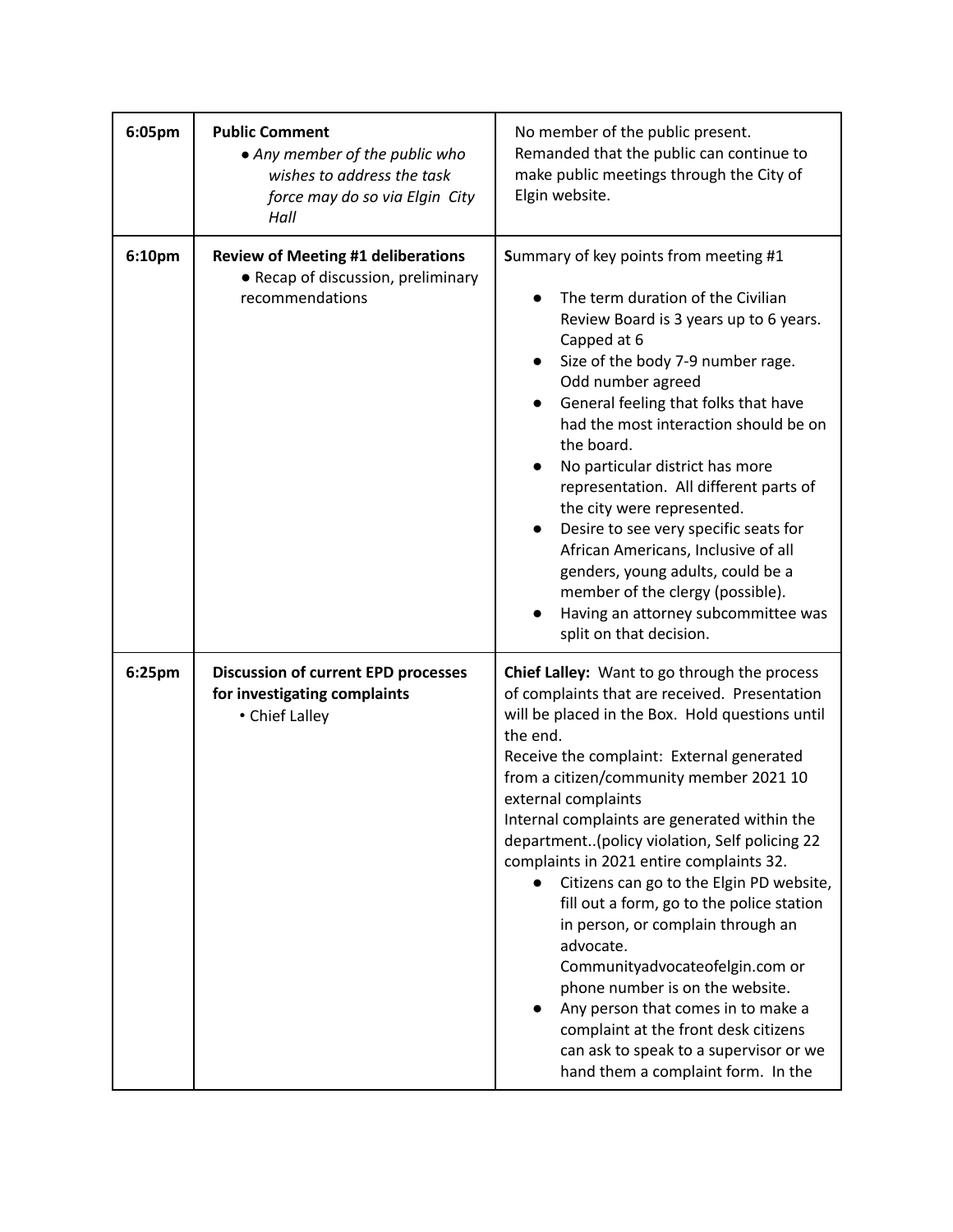|  | past when asked to see a supervisor<br>they were turned away. Not anymore.<br>The determination is made on the<br>complaint. Outside source is brought<br>in to investigate if internal. The<br>criminal case will proceed to the<br>administration case.<br>Investigation: Informal or formal<br>investigations.<br>If a complaint goes to the outside the<br>$\bullet$<br>law fir handles and the deputy chief<br>provides them with all information<br>requested. The Deputy Chief is the<br>liaison.<br>If it stays inside might go to a<br>commander or a supervisor<br>Out of 32 complaints 21 went to an outside<br>agency. 12 were not police officers, they were<br>civilian personnel. It could take a couple of<br>months depending on how extensive the<br>investigation is. If a complaint stay inside it<br>goes to a lieutenant, commander, deputy chief,<br>then chief. |
|--|-----------------------------------------------------------------------------------------------------------------------------------------------------------------------------------------------------------------------------------------------------------------------------------------------------------------------------------------------------------------------------------------------------------------------------------------------------------------------------------------------------------------------------------------------------------------------------------------------------------------------------------------------------------------------------------------------------------------------------------------------------------------------------------------------------------------------------------------------------------------------------------------|
|  | Investigations are extensive its' not just signing<br>off.<br>Per our contract with outside sources, the final<br>investigation comes to Chief Lalley. Don't talk<br>to the source until the investigation is<br>complete.<br>When investigation concludesSustained<br>(allegation supported by evidence,<br>Unsustained not enough evidence)., policy<br>failure; when the police dept don't follow<br>policy. Closed if person is no longer there,<br>Unfounded, exonerated; notifications are sent                                                                                                                                                                                                                                                                                                                                                                                   |
|  | to the complainant and the officer<br>Office contract is on page 21.<br>As chief I can rule, terminate, and verbal<br>reprimand. Suspension, written. The City<br>Manager has the final say of discipline for<br>officers. As the Chief I have done all of them.<br>The office has the right to a pre deprivation<br>hearingat that time that is the opportunity<br>for the officer to have a second chance to                                                                                                                                                                                                                                                                                                                                                                                                                                                                          |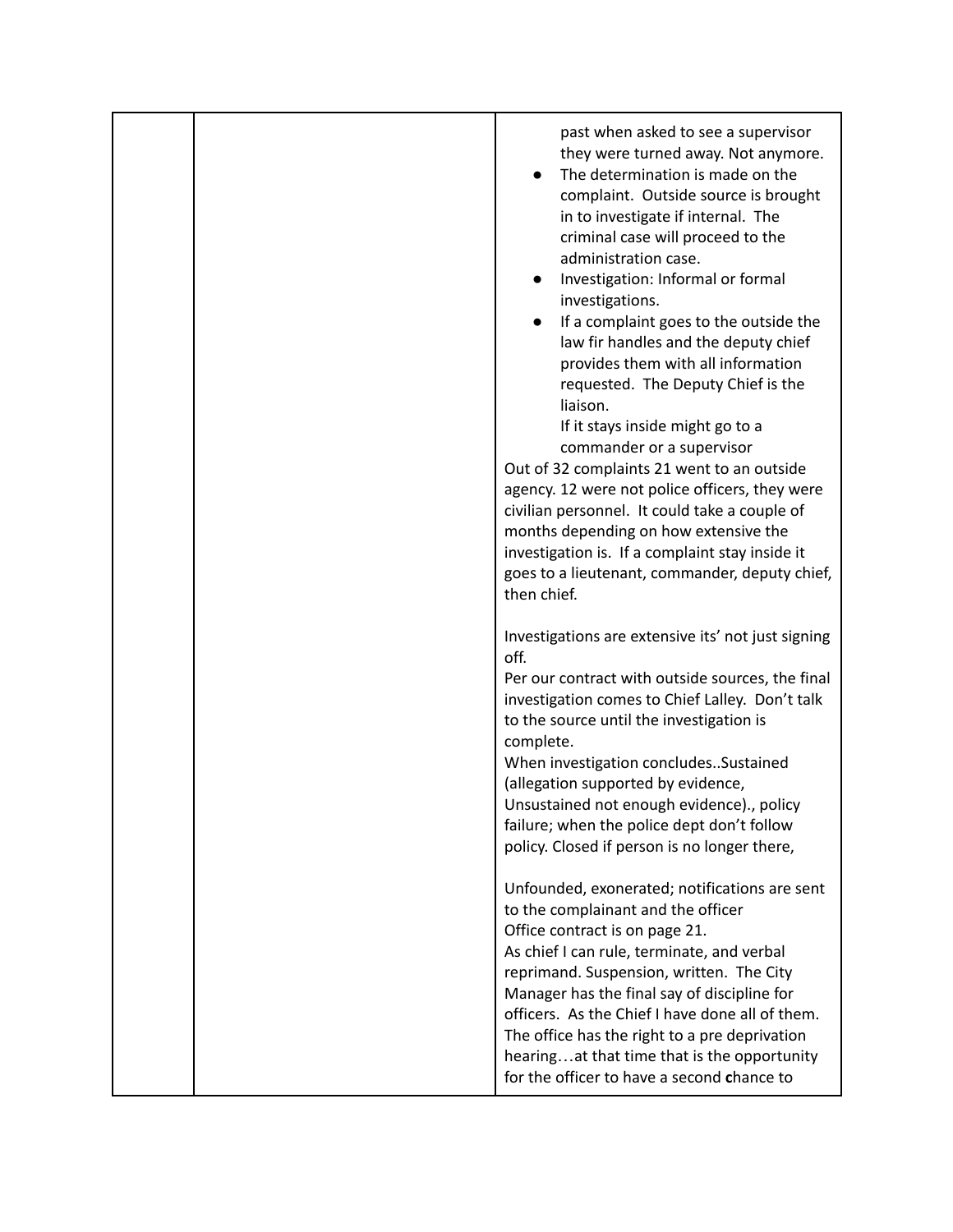|  | explain what happens if given the opportunity<br>to take responsibility. After the hearing, the<br>Chief makes the final decision.<br>Offices have the right to file a grievance.<br>Process is covered in their contract. Grievance<br>procedure found on pg. 15. Lawyers,<br>arbitrators get involved. Since I've been here,<br>that has happened maybe once. After this the<br>office takes the discipline and it's done. Each<br>officer is different and the reprimand is meant<br>to be progressive. We look at the magnitude<br>of the effects of the community, how long they<br>have been employed, and pass disciplinary<br>actions. Mitigating circumstances, what was<br>the intent. In most cases the union is involved<br>and present at most hearings. Will send the<br>Disciplinary Act to Larry.<br>Try to update the complainant accordingly but<br>if it's with third party updates can't be given.<br>Last year was our lowest year as far as internal<br>complaints. Any traffic crashes are<br>internalthe minor ones will be moved to a<br>traffic committee. There is a level of<br>accountability in the Elgin Police Department.<br>Transparency Hub started in January: go into<br>Professional Standard Investigation you will<br>find all the complaint data. Give you contacts,<br>complaints, and complaint forms. Chief Lalley<br>will send a link to the<br>Subcommittee.<br>Transparency hub is filled with data.<br>A lot goes into the recommendation for<br>discipline meant to be progressive but also for<br>training and guidance. Process could take a<br>couple of months. Some infractions are minor<br>and some there's no coming back from.<br>Larry: The presentation has been loaded in<br>Box as well as Due Process(General Assembly)<br>Larry: Might be helpful to understand how |
|--|-------------------------------------------------------------------------------------------------------------------------------------------------------------------------------------------------------------------------------------------------------------------------------------------------------------------------------------------------------------------------------------------------------------------------------------------------------------------------------------------------------------------------------------------------------------------------------------------------------------------------------------------------------------------------------------------------------------------------------------------------------------------------------------------------------------------------------------------------------------------------------------------------------------------------------------------------------------------------------------------------------------------------------------------------------------------------------------------------------------------------------------------------------------------------------------------------------------------------------------------------------------------------------------------------------------------------------------------------------------------------------------------------------------------------------------------------------------------------------------------------------------------------------------------------------------------------------------------------------------------------------------------------------------------------------------------------------------------------------------------------------------------------------------------------------------------------------------|
|  | you see the Civilian Review Board being best                                                                                                                                                                                                                                                                                                                                                                                                                                                                                                                                                                                                                                                                                                                                                                                                                                                                                                                                                                                                                                                                                                                                                                                                                                                                                                                                                                                                                                                                                                                                                                                                                                                                                                                                                                                        |
|  | suited?<br>Chief Lalley: When Powell and Dixon about 2<br>years ago, created the framework of that<br>oversight. Discipline is in the officers contract.<br>As Chief of police if the officer disagrees with<br>my decision there are safeguards in place to                                                                                                                                                                                                                                                                                                                                                                                                                                                                                                                                                                                                                                                                                                                                                                                                                                                                                                                                                                                                                                                                                                                                                                                                                                                                                                                                                                                                                                                                                                                                                                        |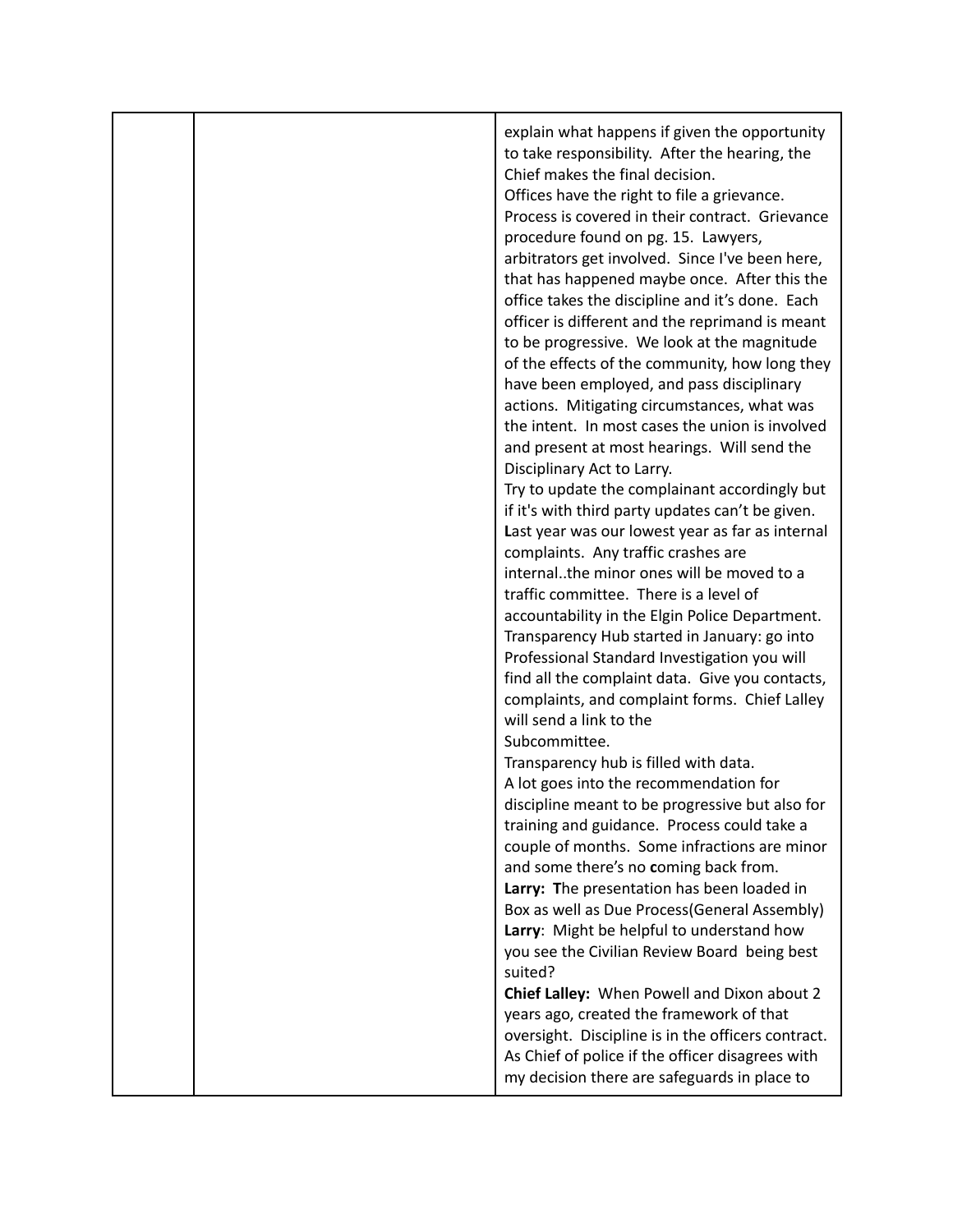| protect them. The Civilian Review Board<br>should have a conversation with the Chief<br>before the final decision is made to the officer.<br>The Civilian Review Board has to make sure to<br>do their homework on the processes before<br>making any recommendations. Just because I<br>disagree it may not be for the police or against<br>the police it all depends. But decisions need<br>to be explained to the board and I don't have a<br>problem doing that. Legality is involved that I<br>don't think civilians want to take on.<br>Larry: The process concedes up until you take<br>measures then you present to the board for<br>recommendations.<br>Chief Lalley: There is a need for privacy and<br>confidentiality. Some investigations are not<br>being publicized because of the protection of<br>the person coming forward. Officer is<br>removed and the civilian name is removed and<br>only facts are being considered.                                                                                                                       |
|--------------------------------------------------------------------------------------------------------------------------------------------------------------------------------------------------------------------------------------------------------------------------------------------------------------------------------------------------------------------------------------------------------------------------------------------------------------------------------------------------------------------------------------------------------------------------------------------------------------------------------------------------------------------------------------------------------------------------------------------------------------------------------------------------------------------------------------------------------------------------------------------------------------------------------------------------------------------------------------------------------------------------------------------------------------------|
| Battles: Confirm the data on the complaints.<br>With non sworn employees will the complaints<br>be against the swon members<br>Lalley: Police have nothing to do with it.<br>Battles: What a bout a complaint within the<br>department officer against officer<br>Lalley: The process is the same. Not all<br>complaints have disciplinary actions.<br>Lalley: Sworn personnel is police officers<br>Non-sworn, clerks, dispatcher, parking and<br>animal control office, animal control officers<br>Habun: Do you have information on people<br>making the complaint and who the complaint<br>is on.<br>Lalley: Yes, we do have that data.<br>Habun: Is it on the Transparency site.<br>Transparency site has the officer information,<br>not the citizen complaining.<br>Habun: Will like to have demographics of the<br>person complaining,<br>Lalley: Will have that info at the next meeting.<br>Cordova: Though that the Civilian Review<br>Board will be recommending discipline for<br>sworn officers.<br>Powell: Initially it was for the sworn positions |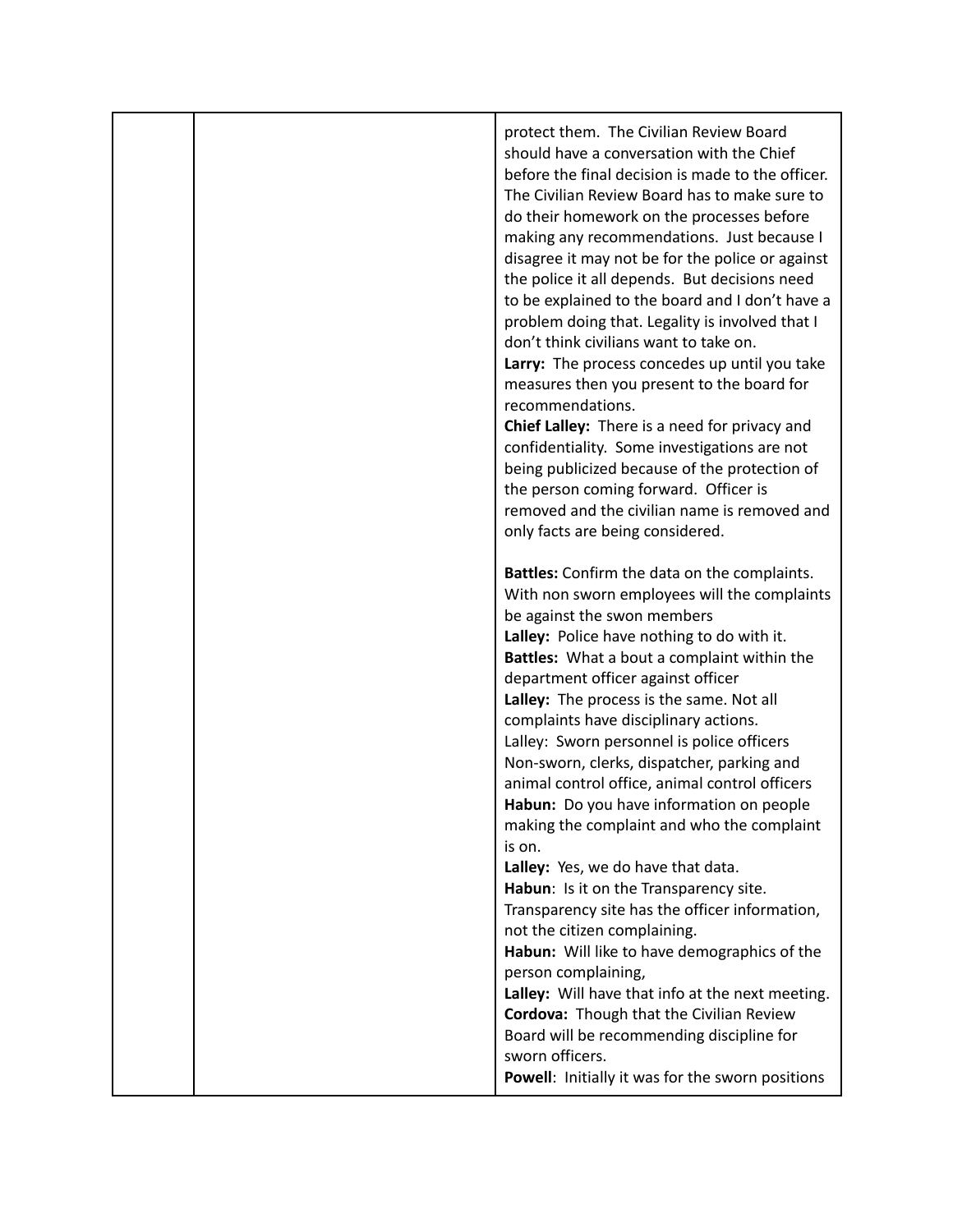|  | not non sworn that we were hearing from the<br>public to address. That is what we were<br>hearing from the TF.<br>Cordova: That should be discussed for non<br>sworn administration. All engagement should<br>be considered with Elgin Police Dept. So I<br>think that it should be considered for all<br>personnel. If it's easier for just sworn officers<br>than that is fine.<br>Powell: There have been a lot of changes<br>made within the department that addresses<br>that. It addresses how people make<br>complaints and how they can feel comfortable<br>making complaints. No sworn personnel is<br>something that I don't think the Civilian<br>Review Board should waste time with. Should<br>be focused on interactions with the police.<br>That is my opinion.<br>Cordova: When external investigation is<br>reviewed about discrimination. Where is the<br>gray area?<br>Powell: It can be handled by a review board<br>or external entity. Discrimination/recial<br>profiling will possibl go to outside entity and<br>the results will be shared with the board and it<br>will be for the body to make<br>recommendations.<br>Blanchard: Is there something in place for<br>policy failure. Is there something in place to<br>correct?<br>Lalley: Yes, we have just done a complete<br>review of policies that have been in place for<br>over 10 years. Don't happen that often but<br>procedures are in place to review frequently.<br>Blanchard: What is the turnaround time for<br>filing a complaint?<br>Lalley: 30 to 60 day but some investigation is<br>extensive but will check in the complainant:<br>Everyone receives a letter from the Deputy<br>Chief upon conclusion. If it's expernall will call<br>for updates. Officers have in contract we have |
|--|--------------------------------------------------------------------------------------------------------------------------------------------------------------------------------------------------------------------------------------------------------------------------------------------------------------------------------------------------------------------------------------------------------------------------------------------------------------------------------------------------------------------------------------------------------------------------------------------------------------------------------------------------------------------------------------------------------------------------------------------------------------------------------------------------------------------------------------------------------------------------------------------------------------------------------------------------------------------------------------------------------------------------------------------------------------------------------------------------------------------------------------------------------------------------------------------------------------------------------------------------------------------------------------------------------------------------------------------------------------------------------------------------------------------------------------------------------------------------------------------------------------------------------------------------------------------------------------------------------------------------------------------------------------------------------------------------------------------------------------------------------------------------------------|
|  | to make notification within 48 hours then 30<br>days for turnaround. The outside entity has a<br>more extensive process.<br>Larry: Chief has the discretion on policy<br>failure.                                                                                                                                                                                                                                                                                                                                                                                                                                                                                                                                                                                                                                                                                                                                                                                                                                                                                                                                                                                                                                                                                                                                                                                                                                                                                                                                                                                                                                                                                                                                                                                                    |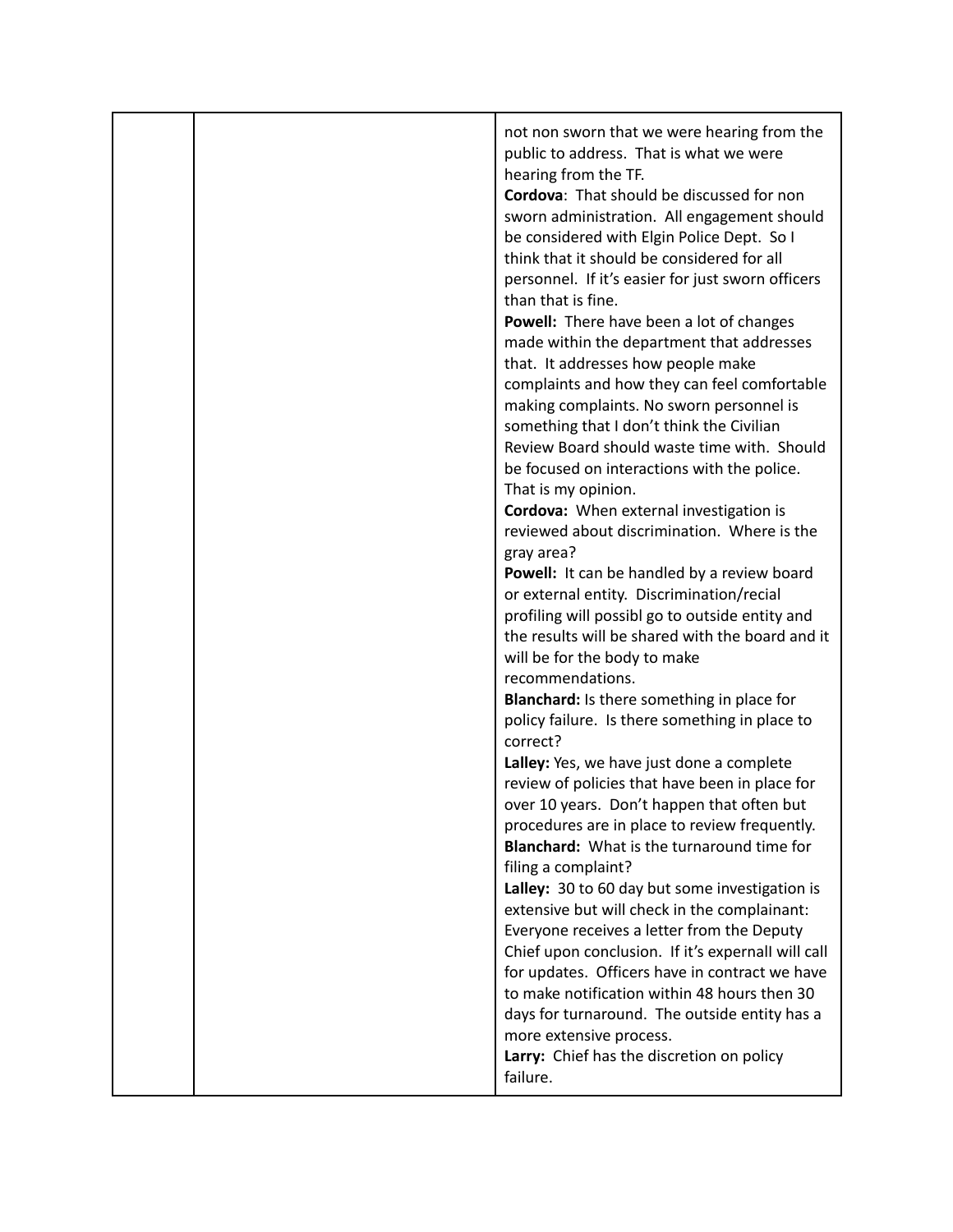|  | Lalley: Confirmed but it does not happen<br>often.<br><b>Blanchard:</b> Is there a process for an officer<br>with a repeated complaint.<br>Lalley: Yes, referrals, early action plan,<br>wellness checks<br>184 officers in the Elgin Police Department. It<br>is important to have a conversation with the<br>officer. Have a small enough department so<br>that I am able to do that. There are things in<br>place to get to the root before there is a bigger<br>issue.<br>Larry: We can utilize the last 40 minutes on<br>roles and responsibilities or take some time to<br>digest the information.<br>Cordova: Want to review and process and<br>come back with things next meeting<br><b>Battles: Agree</b><br>Powell: Agree (1) recommendation by Habun<br>to invite some feen=dback from other existing<br>citizen review boards within the state of IL.<br>Aurora, Champaign. Might help without<br>Civilian Review Boards (2) This is a Elgin City<br>Council TF so recommendation has to be that<br>we have the authority to charge. We cannot<br>change state law. Don't mean<br>recommendations can't come in, but we don't<br>have authority in certain areas. Due process<br>portion is laid out in police officers Bill of<br>Rights. Want us to understand why we have to<br>do things the way that it is done.<br>Larry: K&W working on putting the best<br>answer of the how's and why. |
|--|-------------------------------------------------------------------------------------------------------------------------------------------------------------------------------------------------------------------------------------------------------------------------------------------------------------------------------------------------------------------------------------------------------------------------------------------------------------------------------------------------------------------------------------------------------------------------------------------------------------------------------------------------------------------------------------------------------------------------------------------------------------------------------------------------------------------------------------------------------------------------------------------------------------------------------------------------------------------------------------------------------------------------------------------------------------------------------------------------------------------------------------------------------------------------------------------------------------------------------------------------------------------------------------------------------------------------------------------------------------------------------------------------------------|
|  |                                                                                                                                                                                                                                                                                                                                                                                                                                                                                                                                                                                                                                                                                                                                                                                                                                                                                                                                                                                                                                                                                                                                                                                                                                                                                                                                                                                                             |
|  |                                                                                                                                                                                                                                                                                                                                                                                                                                                                                                                                                                                                                                                                                                                                                                                                                                                                                                                                                                                                                                                                                                                                                                                                                                                                                                                                                                                                             |
|  | Habun: Want to hear from colleagues on the<br>TF about inviting someone to the next                                                                                                                                                                                                                                                                                                                                                                                                                                                                                                                                                                                                                                                                                                                                                                                                                                                                                                                                                                                                                                                                                                                                                                                                                                                                                                                         |
|  | meeting.<br><b>Blanchard: Yes</b>                                                                                                                                                                                                                                                                                                                                                                                                                                                                                                                                                                                                                                                                                                                                                                                                                                                                                                                                                                                                                                                                                                                                                                                                                                                                                                                                                                           |
|  | <b>Battles: Yes</b>                                                                                                                                                                                                                                                                                                                                                                                                                                                                                                                                                                                                                                                                                                                                                                                                                                                                                                                                                                                                                                                                                                                                                                                                                                                                                                                                                                                         |
|  | Larry: Look at the ordinances, send up                                                                                                                                                                                                                                                                                                                                                                                                                                                                                                                                                                                                                                                                                                                                                                                                                                                                                                                                                                                                                                                                                                                                                                                                                                                                                                                                                                      |
|  | questions so that way it will be more Q&A.<br>Habun: Specific questions                                                                                                                                                                                                                                                                                                                                                                                                                                                                                                                                                                                                                                                                                                                                                                                                                                                                                                                                                                                                                                                                                                                                                                                                                                                                                                                                     |
|  | Cordova: Yes, submit questions to the                                                                                                                                                                                                                                                                                                                                                                                                                                                                                                                                                                                                                                                                                                                                                                                                                                                                                                                                                                                                                                                                                                                                                                                                                                                                                                                                                                       |
|  | facilitation Team.                                                                                                                                                                                                                                                                                                                                                                                                                                                                                                                                                                                                                                                                                                                                                                                                                                                                                                                                                                                                                                                                                                                                                                                                                                                                                                                                                                                          |
|  | Larry: This portion could be 30 to 45 minutes<br>will be good                                                                                                                                                                                                                                                                                                                                                                                                                                                                                                                                                                                                                                                                                                                                                                                                                                                                                                                                                                                                                                                                                                                                                                                                                                                                                                                                               |
|  | Habun: No more that 30 minutes                                                                                                                                                                                                                                                                                                                                                                                                                                                                                                                                                                                                                                                                                                                                                                                                                                                                                                                                                                                                                                                                                                                                                                                                                                                                                                                                                                              |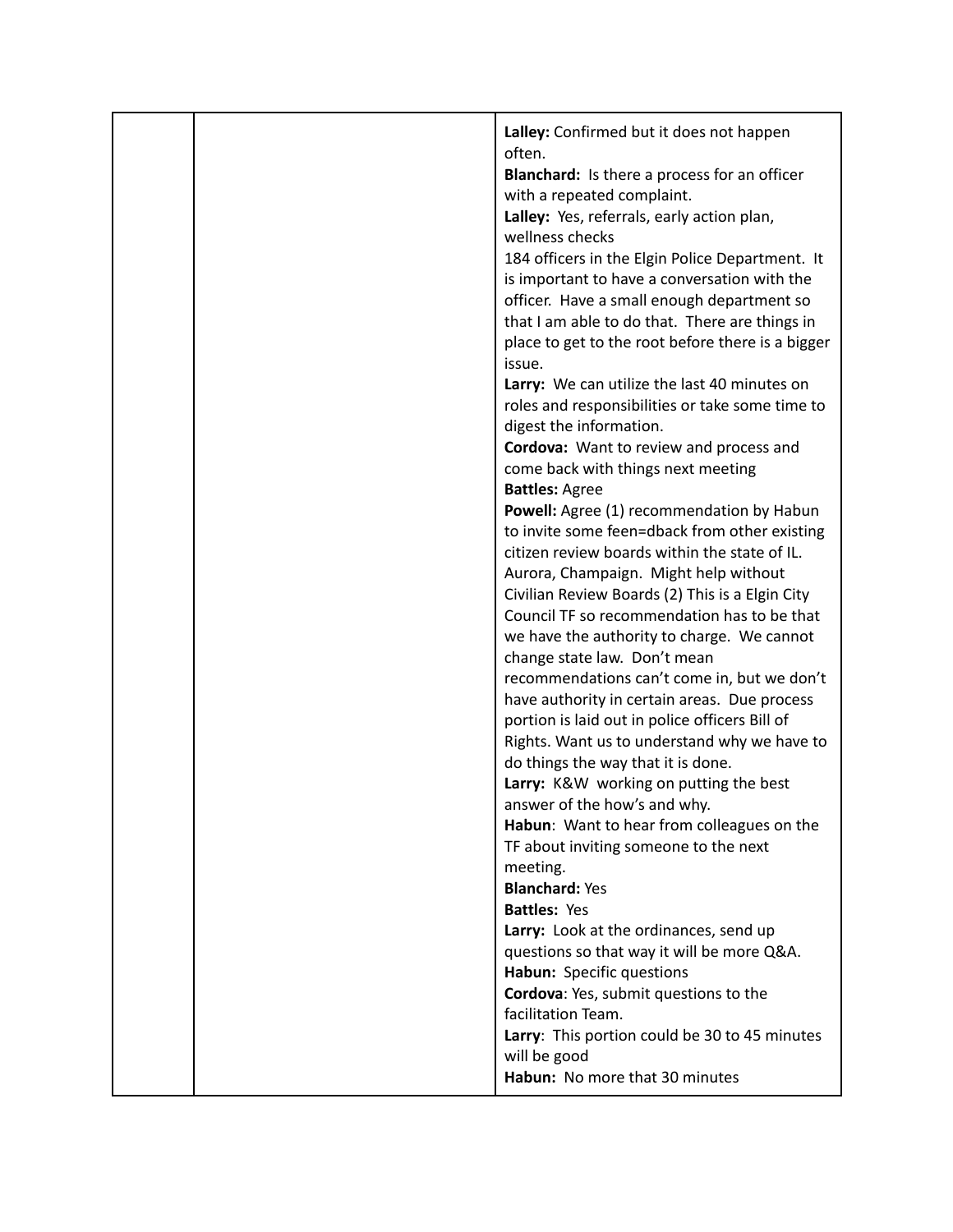|        |                                                                                               | Habun: How do we bring this forward to the<br>City Council? Send time with this on our next<br>meeting. How would we frame as a<br>recommendation to the TF?<br>Larry: Will recirculate a document that spells<br>out recommendations. Member of this SC to<br>serve as a spokesperson for the TF and also<br>for the council.<br>Habun: What is the best way?<br>Powell: Will review what Larry is referring to.<br>Recommendation of TF as a whole will. Hav<br>apreview meeting. Then assuming it passses<br>then in two weeks it will come before us at<br>regular council for approval. As<br>recommendations come forward a<br>presentation should accompany. So that<br>thought process is fully understood. TF<br>members do presentations and should be<br>present to provide content. |
|--------|-----------------------------------------------------------------------------------------------|-------------------------------------------------------------------------------------------------------------------------------------------------------------------------------------------------------------------------------------------------------------------------------------------------------------------------------------------------------------------------------------------------------------------------------------------------------------------------------------------------------------------------------------------------------------------------------------------------------------------------------------------------------------------------------------------------------------------------------------------------------------------------------------------------|
| 6:50pm | <b>Break (if needed)</b>                                                                      | 6:50pm-Returned from Break @7:02                                                                                                                                                                                                                                                                                                                                                                                                                                                                                                                                                                                                                                                                                                                                                                |
| 7:00pm | <b>Discussion of Roles and</b><br><b>Responsibilities for Civilian Review</b><br><b>Board</b> | Subcommittee members agreed to pick up<br>next week                                                                                                                                                                                                                                                                                                                                                                                                                                                                                                                                                                                                                                                                                                                                             |
| 7:50pm | <b>Review, Wrap Up &amp; Next Steps</b>                                                       | Reconvene next week<br><b>Check Box folder for Ordinances</b><br>$\bullet$<br>Email any questions you would like<br>answered by Aurora<br>Danise to share questions with the<br>$\bullet$<br>delegate<br>Define roles and responsibilities,<br>$\bullet$<br>mission, objective<br>Review comments made by TF<br>$\bullet$<br>Consider recommendation from<br>$\bullet$<br>Aurora delegate<br>Have an additional meeting to review<br>recommendations and come to final<br>consensus.                                                                                                                                                                                                                                                                                                            |